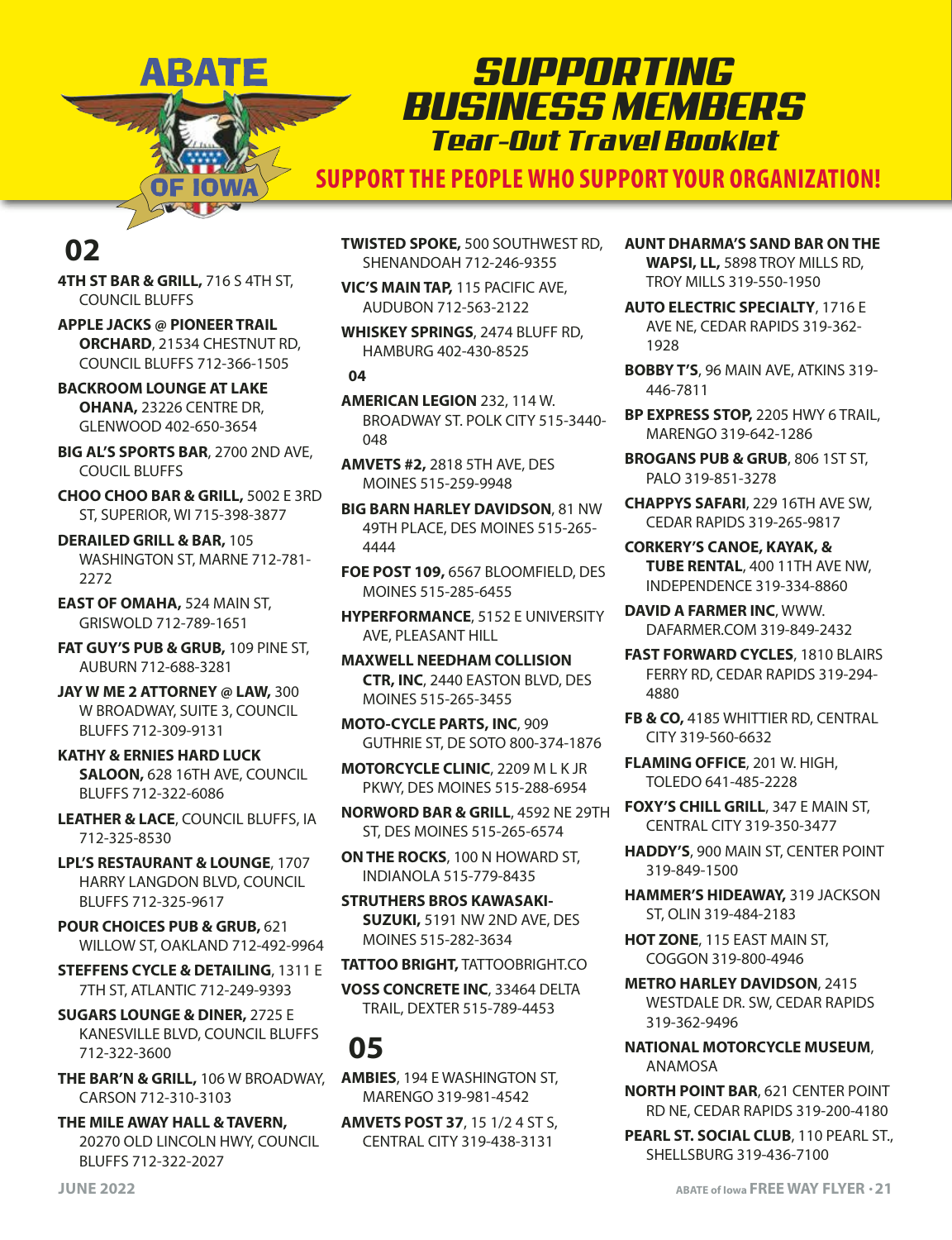**RED FROG**, 887 16TH AVE, CEDAR RAPIDS 319-200-5005

**RON-DA-VOO LOUNGE & DELI**, 414 1ST AVE, VINTON 319-472-9089

**RUBIES BAR**, 817 MAIN ST, CENTER POINT 319-849-2343

**RUMOR'S BAR & GRILL**, 400 F AVE NW, CEDAR RAPIDS

**RUSTY RENCH**, 211 E 1ST ST, MECHANICSVILLE 319-775-7788

**SAFE DRIVER ED LLC,** 5712 MAYFAIR ST, CEDAR RAPIDS 319-573-6378

**SALLY'S ON BROADWAY**, 263 BROADWAY. SPRINGVILLE 319-854- 9982

**SCOOTERS**, 10537 SHAW RD, ANAMOSA 319-462-3663

**STAR BAR & GRILL**, 303 CHURCH ST, FAIRFAX 319-845-4045

**SWANSON LAWN MAINTENCE**, 2074 COGGON RD, COGGON 319-389- 7613

**TENTH SOULS** M.C,

**THE O-ZONE**, 309 WOOD ST, URBANA 319-443-2261

**THE STONE CITY GENERAL STORE PUB,** 12612 STONE CITY RD, ANAMOSA 319-480-4147

**TIME OUT LOUNGE**, 3230 16TH AVE SW, CEDAR RAPIDS 319-364-9079

**TUCKER'S TAVERN**, 201 E MAIN ST, ANAMOSA 319-462-9909

### **06**

**BEARS INC OK TIRE**, 105 STATE ST, TAMA 800-447-3202

**BLANCHARD BLOCK'S & MORE**, 1013 MAIN ST, NEW HARTFORD 319-404- 4841

**BUZZED BEE MEADERY, INC**, 1755 340TH ST, MELBOURNE 641-485- 1725

**DAVE AND SALLY'S**, 207 E MAIN ST, MARSHALLTOWN

**EASTSIDE TIRE & AUTO SERVICE,** 1206 E MAIN ST, MARSHALLTOWN 641- 752-9474

**ECKHARDT ENTERPRISES**, 127 W MAIN ST STATE CENTER 641-483-2081

**ELDORA FIREHOUSE**, 1202 19TH ST, ELDORA 641-939-7755

**F & J RACING**, 701 N 3RD AVE, MARSHALLTOWN 641-752-7625

**FIVE-O-THREE**, 503 ESTES ST, IOWA FALLS 641-648-5033

**FRONING ENTERPRISES**, 26414 170TH ST, IOWA FALLS 641-640-0888

**GARWIN LEGION**, 601 S 3RD ST, GARWIN 641-499-0016

**GLADBROOK INSURANCE AGENCY,** 424 2ND ST, GLADBROOK 641-473- 2152

**HAPPENINGS**, 508 W MARKET ST, STEAMBOAT ROCK 641-849-0606

**INGLE'S TAX SERVICE**, 14119 HWY 65, ZEARING

**JB BAR**, 915 TURNER ST, MARSHALLTOWN 641-751-6864

**LEATHERNECKS DOG HOUSE,** 402 MAIN ST, COLO

**OLD TIMER**, 401 S. CENTER ST., MARSHALLTOWN 641-753-9854

**PALACE ROOFING & CONSTR. CO.**, 403 4TH ST, CLUTIER 319-269-6602

**RJ'S BAR & GRILL**, 228 HIGH ST, KELLOGG 641-526-9911

**ROADHOG'S BAR,** 104 E MAIN, STATE CENTER 641-752-2222

**SAVAGE TAVERN,** 421 2ND ST, **GLADBROOK** 

**SHARON'S LEATHER,** 507 N DUBUQUE ST, ALBION 641-488-2250

**SMOKIN G'S BBQ**, 25 W. MAIN ST., MARSHALLTOWN 641-753-4147

**STUMBLE INN,** 107 2ND ST BRADFORD 641-648-0053

**TAMA BALLROOM**, 1411 E 5TH, TAMA 641-750-1824

**TAMA LEGION POST #73**, 1105 E 5TH ST, TAMA 641-484-4522

**TC'S PUB**, 921 N 3RD AVE, MARSHALLTOWN

**THE 918**, 918 N 4TH AVE, MARSHALLTOWN 641-750-9017

**TIMBER VALLEY FIREARMS**, 22681 230TH ST, ELDORA 515-689-1994

**VAUGHN'S PUB**, 22 N 1ST AVE, MARSHALLTOWN 641-752-0038

**WAX XTATIC RECORD AUDIO STEREO,** 18 WEST MAIN, MARSHALLTOWN 641-752-9237

**WOODY'S ROADSIDE**, 100 W.

JEFFERSON, ALBION 641-488-2220

# **07**

**AKRON STOP**, 107 US HWY 18, ALGONA

**BELTONE OF MASON CITY,** 202 1ST ST SE #151, MASON CITY 641-423-1778

**BLACK DIAMOND REALTY, INC**, 788 GREENHAVEN DR, VADNAIS HEIGHTS, MN 612-425-5758

**CRAIG AUTO REPAIR**, 216 N 4TH ST, FOREST CITY 641-251-8078

**HY-VEE,** 1500 HWY 169 N, ALGONA 515-295-3540

**JEFFREY REPAIR,** 2071 15TH ST SW MASON CITY 641-423-1310

**JW'S VAULT**, 213 MAINE ST, LONE ROCK 515-925-3200

**LAKESIDE STORE**, 125 STATE ST, CRYSTAL LAKE 641-565-3100

**LAROWS WOOD-FIRED GRILL**, 401 3RD ST N SWEA CITY 515-272-4561

**LEDYARD BAR**, 203 EDMUNDS ST LEDYARD 515-646-2933

**MASON CITY ROOFING**, 609 S ADAMS AVE, MASON CITY 641-423-6023

**MATT'S PLACE,** 235 STATE ST, GARNER 641-923-3099

**McCUBBIN TROPHY**, 3390 WELCH AVE, FOREST CITY 641-581-4604

**MITCHLL'S BAR & GRILL**, 107 B ST, LELAND 641-590-5079

**NORTH IOWA COMM CREDIT UNION,** 640 S FEDERAL AVE MASON CITY 641-424-2281

**PEPS PLACE**, 19 E STATE, ALGONA 515- 320-5698

**PIT STOP PUB & GRUB**, 1826 HWY 18, ALGONA 515-361-0055

**RACERS BAR & GRILL**, 1826 HWY 18, ALGONA

**STONE'S BOOKKEEPING,** STONESBOOKKEEPING1@GMAIL. COM 641-529-7313

**SUNSET SHARKYS PUB & GRUB**, 12 SOUTH SHORE DR, CLEAR LAKE 641- 883-1538

**THE LEGION BAR & GRILL,** 130 STATE AVE, CRYSTAL LAKE 641-565-3300

**THE PATRIOT BAR & GRILL,** 225 3RD ST, LAKOTA 515-886-2000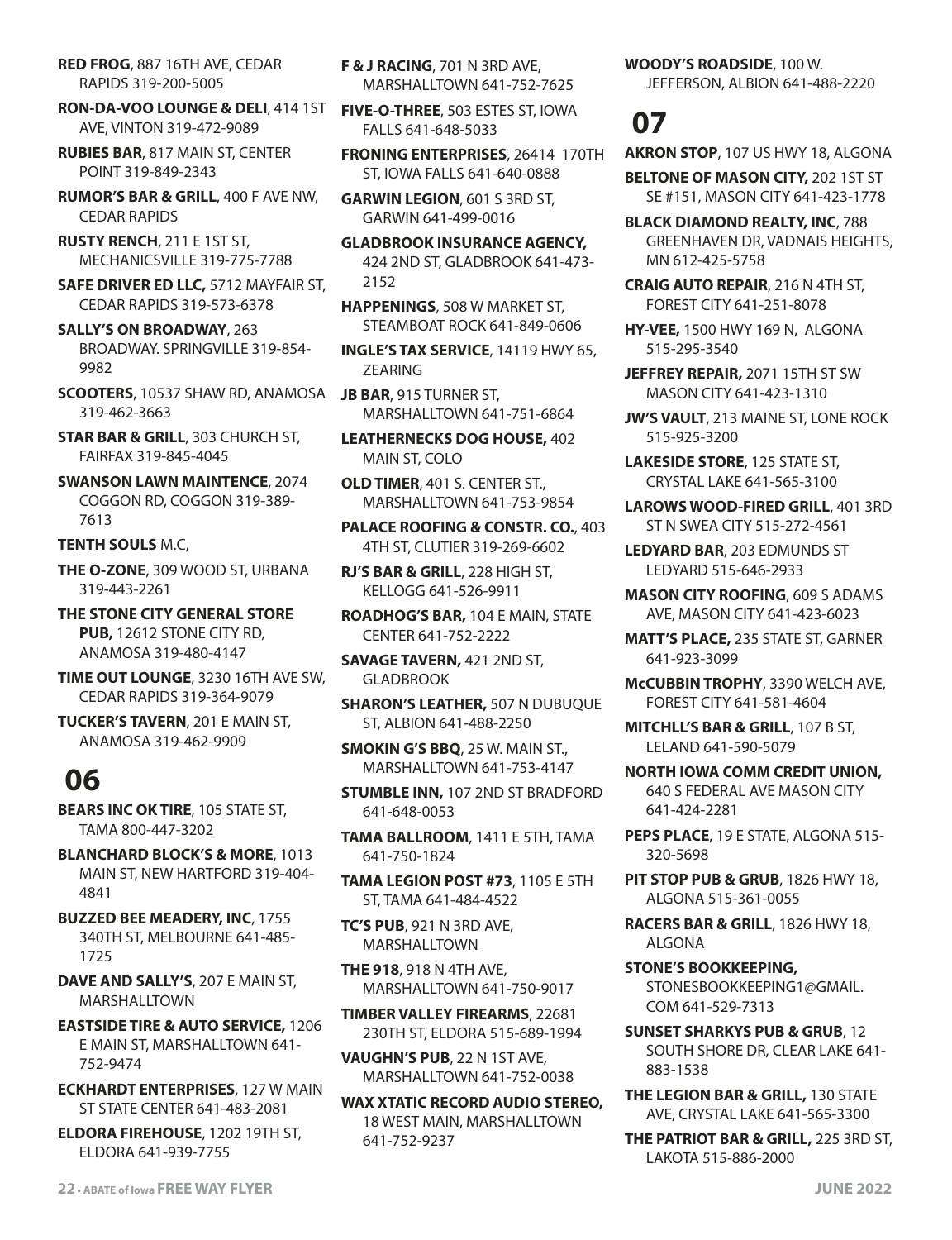**THE PUB**, 29 ST. JAMES AVE, WALLINGFORD 712-260-1793

**THE SUPER BOWL,** 19050 HWY 9, FOREST CITY 641-581-2618

**UPTOWN LIQUOR,** 306 HIGHWAY 69 S, FOREST CITY 641-585-5137

**VIP TOO**, 705 HWY 69, FOREST CITY

# **08**

**AERIAL 7 MAPS W/ 2 MISSIONS**, 1308 FARGO AVE, SPIRIT LAKE 712-899- 6277

**BACKROADS BIKER LEATHER SHOPPE**, 305 N MAIN ST, EVERLY 712-834-2999

**BOBCATS**, 112 WEAVER ST, LINN GROVE 712-296-3232

**COOLBIKERSTUFF,** 2103 OKOBOJI AVE, MILFORD 214-914-4555

**CRAZY HORSE PRODUCTIONS**, 3615 300TH AVE., DICKENS 712-260-9638

**DOLL DISTRIBUTING LLC**, 419 E 2ND ST, SPENCER 712-262-4117

**FIREICE FIREARMS LLC**, 1509 NORTH 2ND ST CHEROKEE 712-225-2213

**GLEN'S SPORT CENTER**, 208 16TH ST SHELDON 712-324-4387

**GRACE BOUTIQUE**, 250 9TH ST, SIBLEY 712-720-7408

**HAWKEYE BAR**, 130 N MAIN, PAULLINA 712-949-3620

**JOHNNY'S PUB**, 121 MARKET ST, LAKE PARK 507-360-9319

**JR'S**, 279 MAIN ST, MELVIN 712-736- 2611

**JUNIOR'S BAR & GRILL,** 130 N MAIN ST, PAULLINA 712-949-3620

**KEE-STIRS,** 113 E MAPLE ST, CHEROKEE 712-229-0248

**LOYAL ORDER OF MOOSE #790**, 527 ERIE STORM LAKE 712-732-2036

**MAINSTREET BAR,** 202 MAIN ST EAST, TERRIL 507-841-0978

**NORTH LAKE TRUCK REPAIR,** 1420 NORTH LAKE AVE STORM LAKE 712- 732-1500

**RAILS INC**, 206 MAIN ST, SANBORN 712- 930-7245

**SOUTHERN ARCHERY & GUN**, 325 11TH ST SW, SPENCER 712-262-7213

**SPENCER BUNCH**, 1117 MAIN ST, GREENVILLE 712-260-3293

**STORM LAKE HONDA**, 3040 EXPANSION BLVD, STORM LAKE 712- 732-2460

**SWEENEY'S CLUBHOUSE**, 118 MAIN, SUTHERLAND 712-260-8503

**THE RANCH**, 207 N MAIN, EVERLY 712- 574-7991

**THE WAGON WHEEL BAR & GRILL**, 605 HWY 71, SIOUX RAPIDS 712-283- 2103

**WHISKEY THROTTLE BAR & GRILL**, 201 LINDEN ST, CHEROKEE 712-225-9038

### **09**

**B'S SPORTS BAR**, 214 WASHINGTON ST, VICTOR 319-647-8888

**D & P TAVERN,** 111 WASHINGTON ST, VICTOR 319-521-3010

**DUTCH 200 BOWL & GRILL**, 204 SE 9TH ST, PELLA 641-628-3422

**FIREHOUSE BRANDING**, 1210 HIGHWAY T17 PELLA 641-780-0380

**FIREHOUSE CYCLE**, 1210 HIGHWAY T17, PELLA 641-780-1736

**GRINNELL EAGLES,** 616 4TH AVE, GRINNELL 641-990-1519

**GROOM BARBER LOUNGE**, 717 MAIN ST, PELLA 515-720-9789

**HOOTIE'S, M.D**., 111 E CENTER ST, MELCHER 515-726-9239

**MORGAN'S U OF R**, 103 BROWN ST, RUNNELLS 515-966-2470

**PARNELL TAVERN,** 673 CLEVELAND ST, PARNELL 319-668-2268

**THE FUNK LOUNGE,** 703 E OSKALOOSA ST, PELLA 641-629-1646

### **10**

**A & W,** 3401 MAIN ST, EMMETSBURG 712-852-4925

**A PLUS AUTO GLASS**, 12 N 21ST ST., FORT DODGE 515-576-7776

**ALGONA AREA CHAMBER of COMMERCE**, 123 E STATE ST, ALGONA 515-295-7201

**AMIGOS**, 280 N 1ST ST, FORT DODGE 515-576-0142

**B & W CONTROL SPECIALISTS**, 1108 230TH ST, ALGONA 515-295-4114

**BAD MANNERS LLC**, 2106 11TH ST, EMMETSBURG 712-298-2165

**BLACK DIAMOND REALTY, INC**, 788

GREENHAVEN DR, VADNAIS HEIGHTS, MN 612-425-5758

**BOOTLEGGERS**, 1239 S 22ND ST, FORT DODGE 515-573-1177

**BROOKSTONE LODGE & SUITES**, 1909 HWY 18 EAST, ALGONA 515-200- 0030

**BURD'S BAR & GRILL**, 513 2ND ST LORHVILLE 712-830-7955

**C & C AMERICAN TAP,** 526 2ND ST, WEBSTER CITY 515-832-9803

**CHESTERFIELD**, FORT DODGE

**COUNTRY INN BAR & GRILL,** 307 3RD ST, SWEA CITY 515-272-4309

**DALE'S DODGER TAP**, 22 N 12TH ST, FORT DODGE 515-408-9880

**DBT**, 2501 ELM AVE, GILMORE CITY 515- 604-6308

**DONNA MARTHA'S OFFICE**, 314 W BROADWAY ST, EAGLE GROVE 515- 448-9022

**DOYLE CONSTRUCTION**, 516 N 6TH ST, FORT DODGE 515-570-1134

**FARRAND AUTO & PAINT,** 2114 5TH AVE S, FORT DODGE 515-571-3313

**FORT DODGE FORD TOYOTA**, 2723 5TH AVE S, FORT DODGE 515-576-7505

**FORT MUSEUM & OPERA HOUSE**, 1 MUSEUM RD, FORT DODGE 515-573- 4231

**GRID IRON GRILL,** 1121 E 2ND ST, WEBSTER CITY 515-832-2255

**HOOLIOS**, 940 MAIN ST, HAVELOCK 712- 776-2660

**HUMBOLDT IND NEWSPAPER,** 512 SUMNER AVE, HUMBOLDT 515-332- 2514

**IRON SADDLE SALOON,** 39 S MAIN ST, DAYTON 515-269-4954

**JOHNNY'S BAR & GRILL**, 106 MAIN ST E, WESLEY 515-679-4031

**KC'S HALFTIME LOUNGE**, 928 MAIN ST, MANSON 712-469-2613

**KOOZIES**, 16 N 7TH ST, FORT DODGE 515-206-1618

**KRISTAT AUTO PARTS. LLC, NAPA**, 2209 10TH ST, EMMETSBURG 712- 852-4142

**LAUE TRUCKING**, 3874 490TH AVE, EMMETSBURG 712-260-4345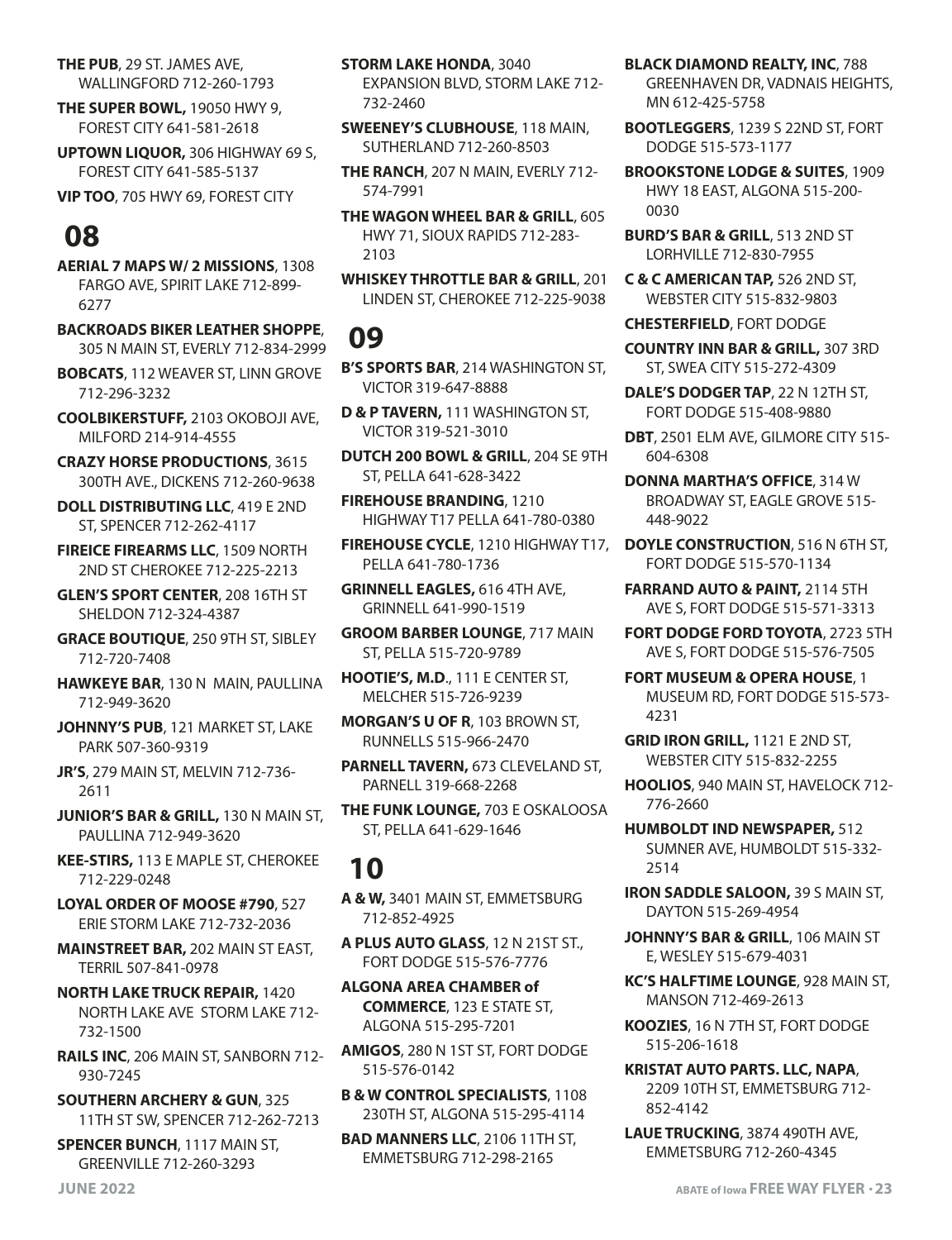**LAURENS LOUNGE & LANES**, 118 S 3RD, LAURENS 712-841-2545

**OLE TOWN ROAD PUB & EATERY,** GOWRIE 515-290-8722

**PASQUALE'S PIZZA,** 607 13TH ST. N. HUMBOLDT 515-332-1736

**RAILS BAR & GRILL**, 220 RAILROAD AVE, EAGLE GROVE 515-603-6999

**RALLY POINT**, 117 N. 3RD, LAURENS 712-358-1718

**RED LANTERN**, 100 HUMBOLDT AVE, BODE 515-890-9773

**REDING'S GRAVEL & EXCAVATING,** 401 DIAGONAL ST, ALGONA 515- 295-3661

**RIDES BAR & GRILL**, 723 S 31ST, FORT DODGE 515-576-2811

**RUNGO'S**, 823 SHAKESPEARE AVE, STRATFORD

**SCHUMACHER WELL DRILLING**, 2201 SLAGLE DR, ALGONA 515-295-2337

**SENECA STREET SALOON,** 919 SENECA ST, WEBSTER CITY 515-832-3415

**SHIMKAT MOTOR CO**, 3126 5TH AVE SOUTH, FORT DODGE 515-573-7164

**SHINY TOP BREWING**, 520 CENTRAL AVE, FORT DODGE 712-830-4292

**SHORESIDE PUB & GRUB**, 1029 MAIN ST, MANSON 712-469-0017

**SILVER DOLLAR SALOON**, 135 N 3RD ST., LAURENS 712-358-1901

**STUMPY'S BAR & GRILL**, 423 MAIN ST., DUNCOMBE 515-576-3991

**THE COOP BAR & GRILL**, 713 S EAST ST, POMEROY 712-297-4600

**THE FLIPSIDE PIZZA & PUB**, 11 DEWITT ST, LUVERNE 515-341-0504

**THE GARAGE TAVERN,** 103 MAIN ST, COULTER 641-430-6855

**THE HANDLE BAR & RESTURANT**, 17 DEWITT ST, LUVERNE 515-882-9024

**THE JUNK YARD,** 324 FRONT ST, BARNUM 515-542-3222

**THE ZONE,** 203 N MAIN, POCAHONTAS 712-358-1712

**VFW POST #2541**, 414 E STATE ST,ALGONA 515-295-3941

**WEST BEND GOLF & COUNTRY CLUB**, 4829 580TH AVE WEST BEND 515- 835-0090

# **11**

**DUG OUT BAR LLC**, 505 E GLEEN MILL, CLARINDA 712-542-7545

**EAGLES 1398**, 300 E MONTGOMERY ST, CRESTON 641-782-4215

**GARRISONS TAVERN & GRILL**, 507 IOWA AVE, ESSEX 712-246-8724

**J & R'S SALOON**, 113 S ELM ST, SHENANDOAH 712-351-1138

**JORDAN & SONS**, 119 E DALLAS, LENOX 641-340-5805

**MONTGOMERY STREET PUB,** 207 E MONTGOMERY ST, CRESTON 641- 782-2165

**POKORNY BP AND AUTOMOTIVE SERVICE,** CRESTON 515-979-3231

**SANDY'S TEE'S,** 115 6TH AVE, PRESCOTT 641-671-9510

**SHENANDOAH EAGLE RIDERS #3849**, 709 W THOMAS AVE, SHENANDOAH 712-246-5337

**STUART BOWL & TRADITIONS SPTS BAR**, 419 E FRONT ST, STUART 515- 523-1422

**THAT BAR,** 213 N PINE, CRESTON

**THE DALLY POST SALOON**, 201 W ILLINOIS, LENOX

**THE PUB**, 804 DAVIS AVE, CORNING 641- 322-9313

**TOSCARED'S VAULT**, 1629 STATE HWY 148, GRAVITY 712-370-5752

**WILLY'S BAR & GRILL**, 809 S PINE, CRESTON 641-782-5014

### **12**

**BEARS DEN PUB,** 101 W 1ST ST, LEON 641-414-0068

**BK'S BOATHOUSE**, 1699 HWY J18, MORAVIA 515-708-0176

**CHEBS**, 23771 HWY 5, CENTERVILLE

**DEWEY'S PUB**, 2 S MAIN ST, ALBIA 641- 777-2783

**FAT ANNIES,** 102 E CHARITON ST, MORAVIA 641-436-2756

**FEEHANS PUB LLC,** 118 SHAMROCK ST, MELROSE 641-726-3236

**JUNCTION LOUNGE**, 920 E. MAPLE, CENTERVILLE 641-895-8896

**SOUTHERN IOWA PLUMBING LLC,** 411 NORTH DOTUR DR, CORYDON 641- 870-1640

**SOUTHSIDE**, 210 W SHAW, RUSSELL 641-535-4802

**TACKLE THIS**, 400 MAIN ST, CENTERVILLE 641-647-2050

**TT'S CYCLE PARTS**, 15479 LIBERTY AVE, BLOOMFIELD 641-722-3388

**TWO CYCLES**, 124 N MAIN, MOULTON 641-856-7751

### **14**

**AJ'S BAR & GRIL**L, 101 ELM ST, MT STERLING 319-494-5582

**ALPINE INN,** 1804 ALBIA RD, OTTUMWA 641-682-3311

**AMERICAN LEGION POST 78**, 211 E JEFFERSON ST, BLOOMFIELD 641- 664-2446

**AMERIPRISE FINANCIAL**, 123 WEST WASHINGTON, WASHINGTON 319- 653-6638

- **BENCHWARMERS**, 2211 ROEMERS, OTTUMWA
- **BENDERS BAR & GRILL,** 251 8TH AVE, WELLMAN

**CAMANDERS BAR & GRILL**, 212 E WASHINGTON ST, BRIGHTON 319- 694-4048

**CHOMMYS**, 115 4TH S ELDON 641-652- 3461

**CLASSIC TRUCKING INC**, HEDRICK 641- 661-2333

**CORNER OF MAIN BAR & GRILL**, 202 W MAIN ST, WAYLAND 319-256-7711

**COURTSIDE BAR & GRILL**, 2511 N COURT ST, OTTUMWA 641-226-5002

**DANI'S AUTO SUPPLY**, 827 E MAIN ST, OTTUMWA 641-682-8097

**EAGLE'S NEST,** 3392 LOCUST AVE WAYLAND 319-461-1685

**FIRST STREET GRILLE**, 719 FIRST ST, KEOSAUQUA 319-293-6462

**GODFREY ALE HOUSE**, 2513 NORTHGATE, OTTUMWA 641-684- 2141

**GRANT RANCH,** 121 S JEFFERSON ST, SIGOURNEY 641-622-6161

**GREAT LAKES RESTORATION LLC**, 15477 EDDYVILLE RD, OTTUMWA 641-226-3527

**HOLMES LEATHER CRAFTING**, 605 1ST, BANAPARTE 319-217-3677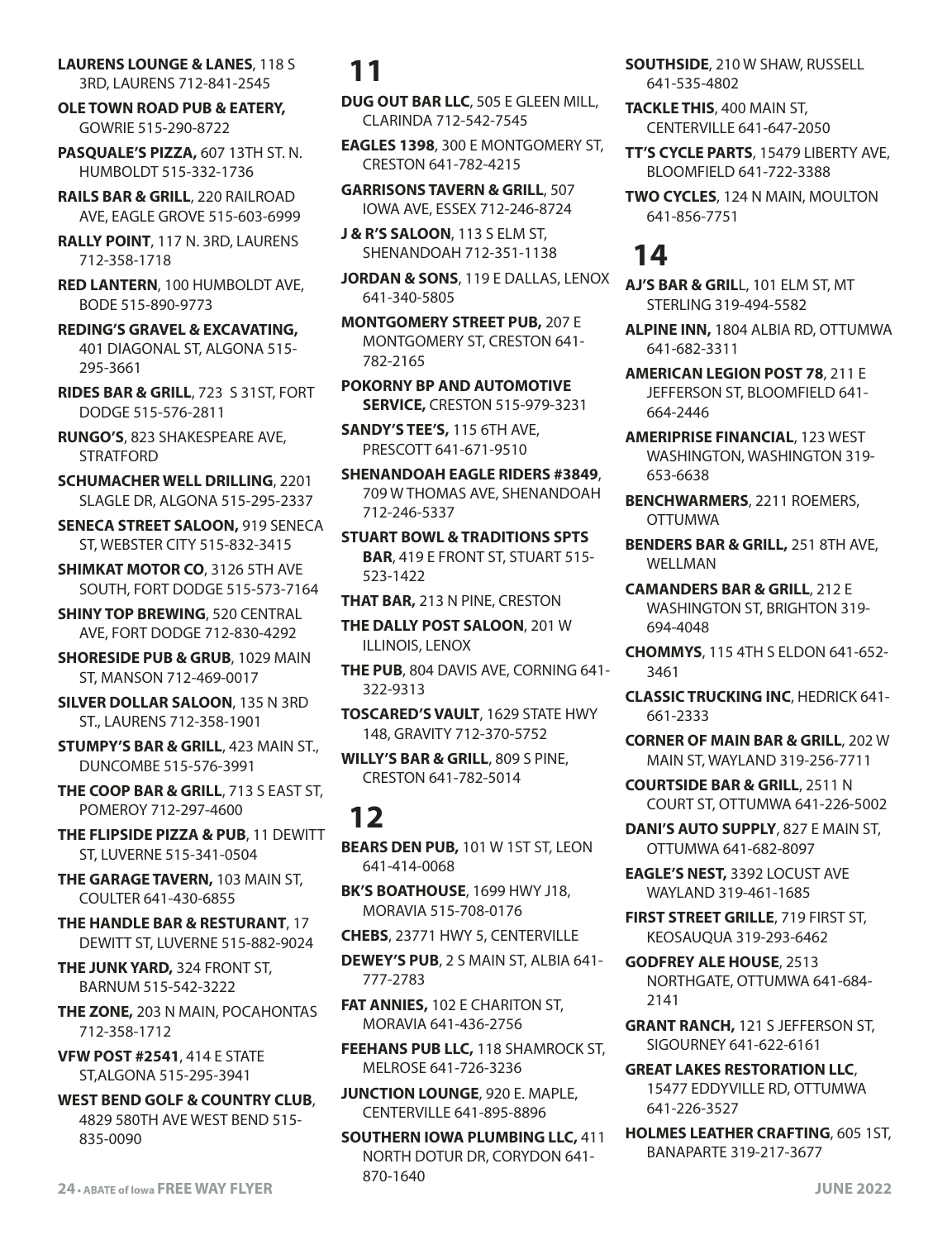**KELDERMAN MFG,** 2686 HIGHWAY 92, OSKALOOSA 641-660-6607

**KESWICK TAVERN**, 117 S IRONS ST, KESWICK 641-541-0750

**KIMMER LLC,** 1015 W MADISON, WASHINGTON 319-461-5113

**LEROY BROWN'S**, 222 NORTH RAILROAD ST, AINSWORTH 319-657- 3933

**NANA'S PIZZA**, 108 E 6TH ST, DELTA 660-216-5089

**NSANE MOTORS**, 1219 S. MADISON AVE, OTTUMWA 641-682-8950

**OUTFIELD**, 108 N OAK ST, RICHLAND 319-456-2114

**OWLS NEST**, 116 S COURT ST, OTTUMWA 641-982-9368

**PECKS PUB,** 107 W MAPLE AVE, LIBERTYVILLE 515-577-7681

**PECKS PUB**, 2366 N HEMLOCK AVE, BATAVIA

**PIGTAIL CHARLIE'S**, 508 E 6TH ST, HEDRICK 641-653-2223

**PRESS BOX GRILLE & BAR,** 1110 W WASHINGTON ST, MT PLEASANT 319- 385-3636

**RECOVERY ROOM,** 1805 W 2ND ST, OTTUMWA 641-683-5714

**RJ PERFORMANCE INC,** 1423 SYCAMORE RD, OTTUMWA 641-684- 8400

**ROMES HOTSPOT BAR & GRILL**, 100 WEST BROADWAY, MT PLEASANT 319-385-9240

**THE DEW DROP,** 1713 HACKBERRY WAY, BATAVIA 641-919-5263

**THE ROOST,** 222 E BROADWAY, KEOTA 641-636-3021

**TOWN & COUNTRY TAVERN**, 203 VAN BUREN ST, KEOSAUQUA 319-293- 3879

**UNCLE BUCK'S**, 518 CHURCH ST, OTTUMWA 641-682-4449

**VFW POST 2271**, 121 E BROADWAY AVE, FAIRFIELD 641-472-9282

**WAGON WHEEL**, 521 E 7TH ST, WASHINGTON 319-653-3637

**WAREHOUSE BARBECUE,** 2818 N COURT RD, OTTUMWA 641-575-2283

**WELCOME INN,** 103 S LOCUST, WINFIELD 319-217-8926

**WELCOME INN BAR & GRILL,** 209 WALNUT ST, EDDYVILLE 641-969- 4055

# **15**

**AMERICAN LEGION RIDERS CHPT 154**, 1815 ELMWOOD DR, BETTENDORF 563-210-0188

**BOTTOMS UP ON 7TH,** 1814 7TH ST, MOLINE, IL 309-764-7714

**D & T LIQUOR,** 3021 11TH ST, DEWITT 563-593-1663

**DENNY O'S**, 307 10TH AVE, FULTON, IL 815-589-3417

**FIREHOUSE BAR & GRILL**, 2006 HICKORY GROVE ROAD, DAVENPORT 563-324-4394

**GILLY'S CORNER TAP,** 2148 WEST 3RD, DAVENPORT 563-459-8659

**GOOD TIMES TAP**, 515 MAIN ST, LOWDEN 563-212-4165

**HOKER TRUCKING LLC**, 30923 52ND AVE DIXON 563-843-2763

**JORGIES BAR**, 241 11TH ST, DEWITT 563-659-8559

**LIFE CONNECTIONS PEER RECOVERY SERVICES,** 1415 11TH ST SUITE B, DEWITT 563-726-3244

**OFF POINT PUB**, 2025 HICKORY GROVE RD, DAVENPORT

**PHIL & LARRY'S SALOON,** 4811 N BRADY ST, UNIT 2, DAVENPORT 563- 386-5991

**PROBSTEI INN BAR & GRILL**, 6315 W KIMBERLY RD, DAVENPORT 563-388- 8928

- **QC MART**, 2576 190TH ST, WELTON 563- 659-8884
- **RAY'S PUB**, 101 N MAIN ST, DONAHUE 563-282-4256
- **SCOTT SHOVEL SHED,** 220 N PINE ST, DAVENPORT 563-322-0594

**STEFFENS TAP,** 207 MAIN ST, CALAMUS 563-246-2265

**THE LUCKY FROG**, 313 N SALINA, MCCAUSLAND 563-225-3764

- **THE MAIN EVENT**, 3819 STATE STREET, BETTENDORF 563-355-3938
- **WASHINGTON GARDENS**, 1301 W 13TH ST DAVENPORT 563-323-1503

# **16**

- **21 JUNCTION,** 422 PACKWAUKEE ST, NEW HARTFORD 319-483-8804
- **ALLSTATE RENTAL INC**, 90 VINTON ST, WATERLOO 319-232-2338
- **AMVET RIDERS POST 49,** 1934 IRVING ST, CEDAR FALLS
- **AMVETS POST 49**, 1934 IRVING ST, CEDAR FALLS
- **ANDERSON COLLISION,** 516 WASHINGTON ST, CEDAR FALLS 319- 277-5661
- **BAJA TRUCKING, LC**, 9930 W CEDAR WAPSI RD, CEDAR FALLS 319-269- 2260
- **BEAVER CREEK BAR & GRILLE,** 422 PACKWAUKEE, NEW HARTFORD 319- 983-9029
- **BIG WILLIES**, 316 MAIN ST, NASHUA 641-999-3527

# REMEMBER TO SUPPORT THE BUSINESSES THAT SUPPORT YOU!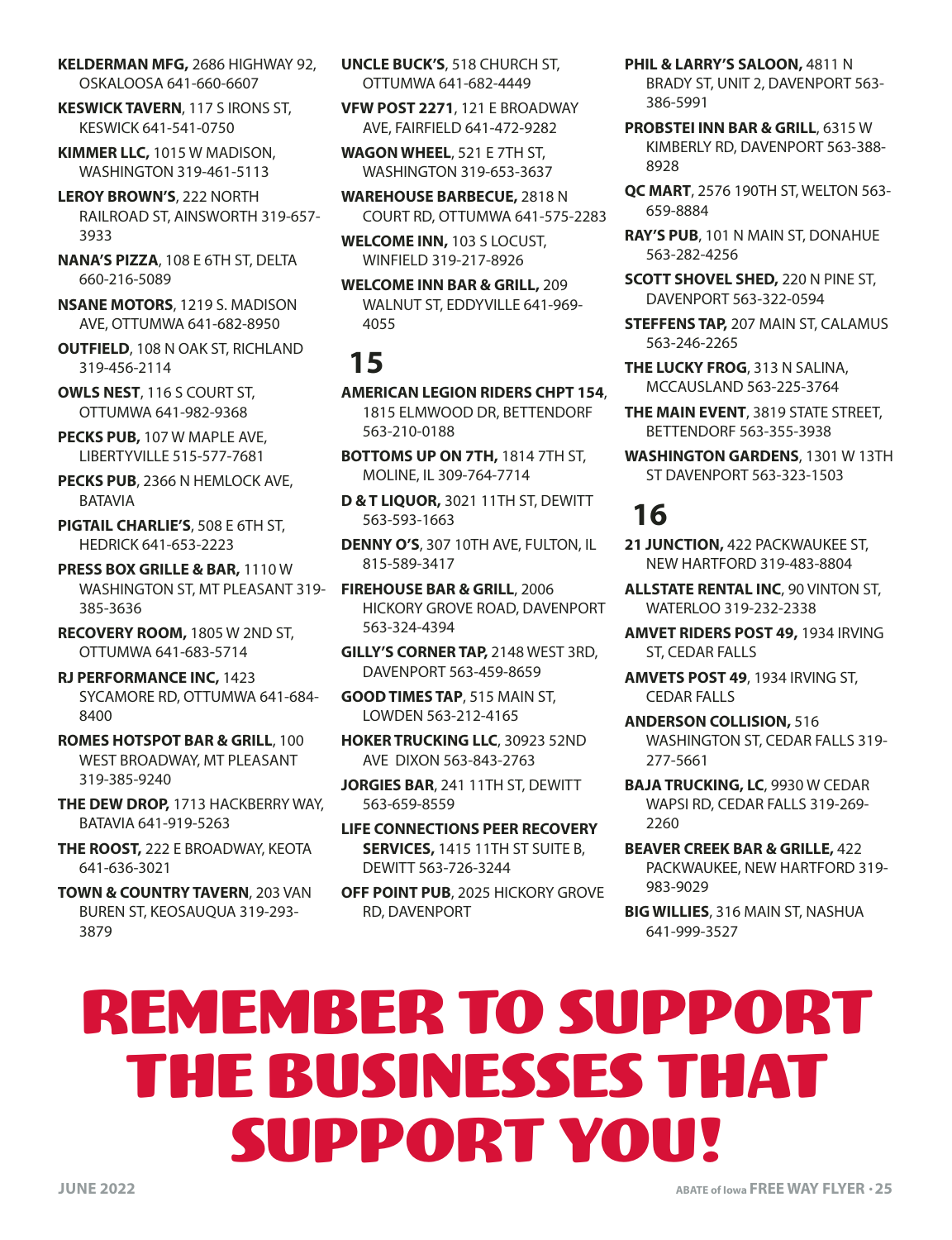**BJ'S BAR & BILLIARDS**, 110 IDA ST, WATERLOO 319-234-9810

**BUTCH'S PLACE**, 4 E MAIN, NEW HAMPTON 563-380-2364

**BUZZ'S BAR**, 1016 MAYNARD AVE, WATERLOO 319-234-9100

**CHASERS PUB**, 3005 UNIVERSITY AVE, WATERLOO 319-236-7770

**CLIFF'S PLACE,** 1404 EASTON AVE, HORTON 319-276-3115

**COOPER'S PLACE PUB & GRILL**, 206 MAIN ST, RYAN 563-932-2900

**FAT BOY'S SALOON**, 108 MAIN ST S, HAZLETON 319-636-2909

**FEDERAL PUB,** 317 5TH ST, HUDSON 319-988-3846

**FIFTH STREET TIRE, INC**, 515 W 5TH ST, WATERLOO 319-234-6871

**K & M KORNER**, 1309 E SHAULIS RD, WATERLOO 319-291-6202

**LEROY'S,** 320 MAIN ST, AURORA 319- 634-3992

**LOFTY'S**, 3489 LAFAYETTE ST, EVANSDALE 319-236-3986

**MARY LOU'S BAR & GRILL**, 2719 CENTER ST, CEDAR FALLS 319-277- 1508

**MCVAY CUSTOM MOTORCYCLE**, 5803 WAVERLY RD, CEDAR FALLS 319-939- 7679

**MICKEY'S BAR,** 103 NORTH K AVE, VINTON 319-472-9086

**MO'S ONE MORE LOUNGE,** 4515 E WASHBURN RD, WASHBURN 319- 296-2035

**RIVERVIEW CAFE**, 202 S CHERRY ST., SHELL ROCK 319-885-4350

**ROD & CAL'S PUB & GRUB**, 109 W MISSION ST STRAWBERRY POINT 563-933-2200

**SILVER EAGLE H-D/YAMAHA**, 4022 SERGEANT RD, WATERLOO 319-235- 6505

**STINKY'S BAR & GRILL,** 924 PARRIOT ST, APLINGTON 319-347-2332

**THE ALIBI,** 643 BUSH ST, LAMONT

**THE CURT'S**, 32 LAFEYETTE, WATERLOO 319-233-2878

**THE DIRTY DOG AMERICAN BAR & GRILL,** 1016 W BREMER AVE, WAVERLY 50677

**THE SCREAMING EAGLE,** 228 E 4TH ST, WATERLOO 319-235-8865

**TIPSY'Z BAR & GRILL,** 309 S 3RD ST, RAYMOND 319-486-0304

**WEE WILLY'S CHECKERED FLAG,** 103 9TH AVE SW, INDEPENDENCE 319- 334-4554

**WHISKEY JUNCTION,** 101 S STATE ST, DENVER 319-984-6270

### **17**

**BOUILLON FLOWER & GARDEN,** 3074 LODGE AVE, GREENE 641-823-4538

**BUTCH'S PLACE**, 4 EAST MAIN, NEW HAMPTON 563-380-2364

**CEDAR VALLEY SALES & STORAGE,** 902 WOODBRIDGE ST, NASHUA

**CHUCKS SPORTSMANS**, 250 W 4TH ST, ST ANSGAR 641-713-4692

**DAIRY TREAT INC,** 510 SAMPLE ST, NASHUA 641-435-4862

**DAVES RESTURANT,** 809 S GRAND AVE, CHARLES CITY 641-228-7162

**DOC'S TAP,** 221 N MAIN ST, CLARKSVILLE 319-215-2397

**DUGAN'S**, 205 ADAMS, FLOYD 641-398- 2471

**FREEZE FRAME BOWL,** 3064 HWY 14, GREENE 641-816-2695

**HOT SHOTS BILLARD,** 700 RIVERSIDE DR, CHARLES CITY 641-228-2001

**KAMP KUSTOM UPHOLSTERY**, 190 N FREMONT ST, MITCHELL 641-715- 4097

**M-D CUSTOMS,** 1119 5TH PL SE, AUSTIN, MN 507-396-8700

**MICKS LOUNGE & GRILL,** 811 MAIN ST, OSAGE 641-832-2804

**NORSEMEN CUSTOM CYCLES,** 309 MAIN ST, MCINTIRE 910-467-1400

**OLD COUNTY SEAT BAR & GRILL,** 720 W MAIN ST-M, MITCHELL 641-732- 5478

**OSAGE MOTEL & LOUNGE**, 2215 HWY 218, OSAGE 641-732-3785

**OUTLAWS BAR & GRILL**, 507 MAIN ST, DUMONT 641-857-3440

**PETE & SHORTY'S,** 113 MAIN ST, CLARKSVILLE

**PK KRAFTZ LLC,** 101 S MAIN ST, GREENE 319-939-0826

**PUB OF THE CEDAR**, 101 N JACKSON, CHARLES CITY 641-228-3855

**ROSS'S GUNS & AMMO,** 1645 SHADOW AVE, CHARLES CITY 641-330-5018

**RUSTYS LAST CALL**, 604 MIAN ST, OSAGE, 641-732-4062

**TANKS BAR & GRILL**, 409 CHICKASAW ST, RUDD 641-395-2210

**THE OUTPOST**, 112 E MAIN ST, AREDALE

**TJ'S BAR & GRILL**, 123 E TRAER ST, GREEENE 641-816-4214

**WHITETAILS BAR**, 101 N MAIN, MARBLE ROCK 641-397-9900

# **18**

**219 RIDERZ,** 1400 N 8TH, BURLINGTON 319-670-0181

**ACE APPRAISALS**, 1706 W ACRES DR, BURLINGTON 319-759-8869

**BACKROAD CYCLE SERVICE,** 2051 330TH AVE, FT MADISON 319-372- 8015

**BAXTER'S VINEYARDS WINE BARREL**, 2010 E. PARLEY ST., NAUVOO, IL 217- 453-2528

**BECKMAN TOWING**, 115 N BEAVERDALE RD, WEST BURLINGTON 319-754-8424

**BLACKSAILS PIRATE BAR**, 1324 MAIN ST, KEOKUK 319-561-0777

**BOB'S BEST SHOT,** 517 MAIN ST, MEDIAPOLIS 319-394-9496

#### **BOTTOMS UP,**

**BROADWAY BAR & GRILL**, 111 BROADWAY ST, WEST BURLINGTON 319-752-8577

**BROTHERS OF MORTE**, 415 S MARSHALL, BURLINGTON 319-850- 9685

**CABARET**, 1337 AVE G, FORT MADISON 319-372-2556

**CHARLESTON BOARD OF TRADE,** 1962 253RD ST., DONNELLSON 319-835- 9486

**CORKS AND BARRELS**, 622 7TH ST, FORT MADISON 319-372-8840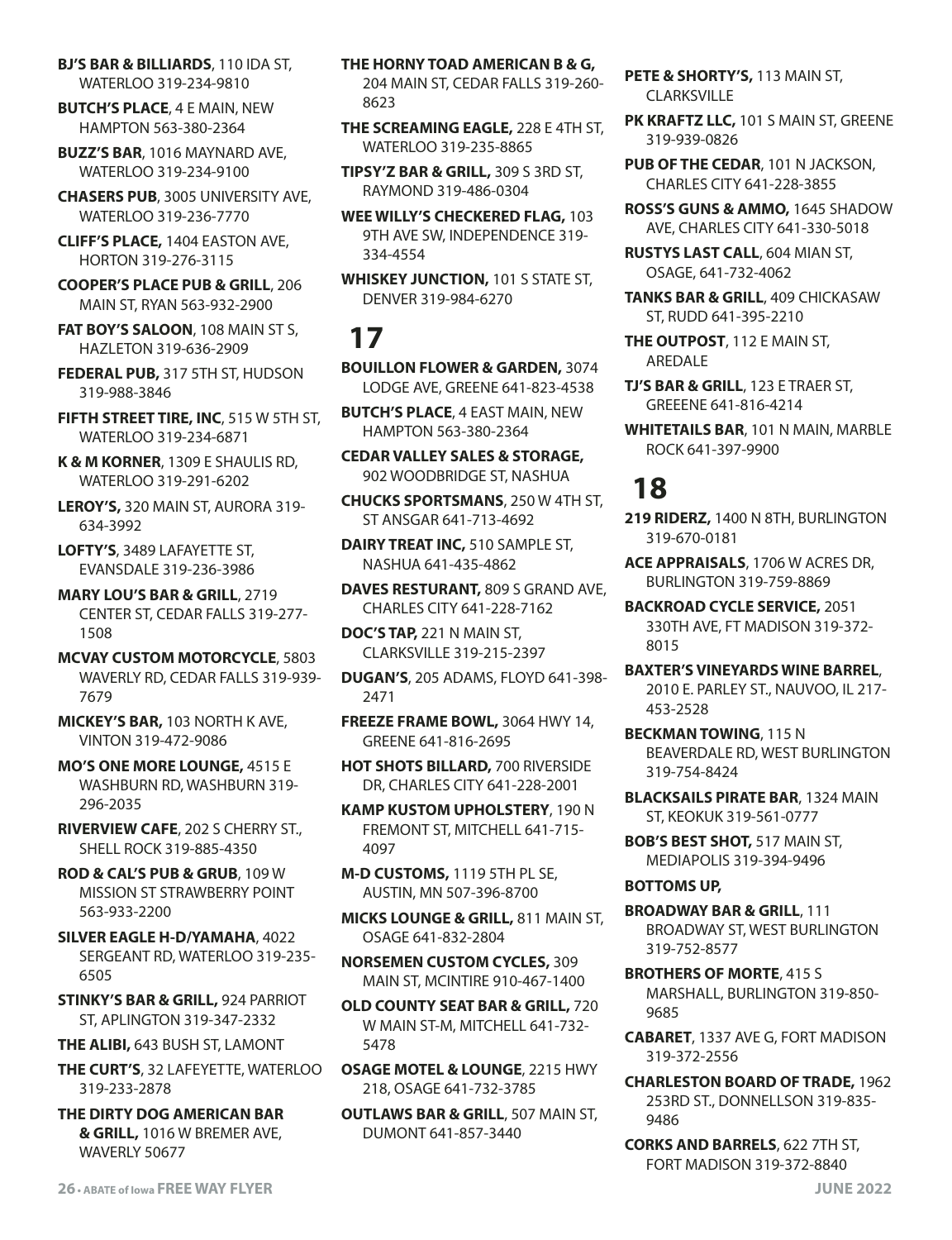**DESIGN BY HAND**, 10676 BOUNDARY AVE, MIDDLETOWN 319-850-0125

**DOC'S**, 1622 AETHA ST, BURLINGTON 319-753-5503

**DORIS' TAVERN,** 733 S ROOSEVELT AVE, BURLINGTON 319-752-9038

**EAGLES CLUB / F O E #1287**, 4825 AVE O,STE#4, FT MADISON 319-372-6928

**EAST-WEST HIDEOUT,** 1813 295TH ST, ARGYLE 319-838-2441

**FORT WORTH CAFÉ**, 526 SOUTH 5TH, KEOKUK 319-524-9880

**FRANKLIN TAP,** 201 FRANKLIN ST, DONNELLSON 319-470-5400

**FRATERNAL ORDER OF EAGLES #150**, 2727 MOUNT PLEASANT, BURLINGTON 319-572-3572

**GREEN BAY BAR & GRILL,** 3546 175 STREET, WEVER 309-331-3707

**HAIRCRAFTERS**, 2001 S MAIN ST, BURLINGTON 319-752-6351

**HAWKEYE RESTURANT,** 105 N PARK DR, KEOKUK 319-524-7549

**HEARTLAND H-D,** 117 S ROOSEVELT AVE, BURLINGTON 319-572-1589

**JOE'S INN,** 1534 MADISON AVE, BURLINGTON 319-754-0044

**KAYVAN'S SPORTS BAR**, 18 SOUTH ST, KEOKUK 319-524-9495

**LUCKY SAM'S**, 1020 BROADWAY ST, HAMILTON, IL 217-551-2072

**LYBARGER'S** 2ND HARLEY RIDE, 321 S MAIN ST, MONMOUTH, IL 309-221- 6157

**MONTROSE SANDBAR,** 1 MAIN ST, MONTROSE 319-463-7293

**MOOSE LODGE 579,** 2529 MT PLEASANT 319-752-3956

**OUTPOST BAR & GRILL**, 2505 MT PLEASANT ST. BURLINGTON 319-209- 2088

**PADDLE WHEEL LOUNGE,** 613 JEFFERSON, BURLINGTON 319-759- 3877

**PAPA'S**, 3367 243RD AVE. KEOKUK 319- 524-5570

**PHILS PUB**, 407 AVE D, WEST POINT 319-470-3045

**RASCAL'S PUB & GRUB**, 820 MAIN ST, KEOKUK 319-524-2839

**RIVALS ON MAIN II,** 305 E MAIN, STRONGHURST, IL 217-659-3900

**RIVERVIEW BAR & GRILL,** 490 W 1ST ST, DALLAS CITY, IL 217-989-1079

**ROEDERERS**, 1100 CHALFAUT, BURLINGTON 319-754-5960

**RUDD MACHINE SHOP,** 2535 245TH AVE, FORT MADISON 319-470-2554

**RUMORS**, 117 S JEFFERSON, MT PLEASANT 319-759-0866

**SHOTTENKRIK**, 5031 AVENUE O, FORT MADISON 319-372-6880

**SOUTHEAST IOWA GARAGE DOORS**, 208 HARRISON AVE, BURLINGTON 319-752-7147

**SOUTHSIDE BOAT CLUB,** 625 MISSISSIPPI DRIVE, KEOKUK 319-470- 2532

**STUMBLE INN,** 516 N MAIN, DONNELLSON 319-316-3834

**THE BAR**, 301 S CENTER ST, LA HARPE, IL 217-219-1081

**THE CELLAR**, 29 S 2ND ST, KEOKUK 563- 542-5342

**THE CORNER COBBLER**, 135 S MARSHALL ST, BURLINGTON 319- 753-3887

**THE KERR SPOT INC**, 8052 240TH ST, MEDIAPOLIS 319-759-0409

**TWISTED SISTER TOO,** MAIN ST, ROSEVILLE, IL 309-255-3150

**VINNIE'S LONG BRANCH**, 2601 AVENUE L, FORT MADISON 319-372-7987

**WYEKNOT TAVERN**, 31 ARBOR ST, NIOTA, IL 309-337-9432

**YELLOW ROSE SALOON**, 1085 E RUSSELL ST, LOMAX, IL 217-449-3707

### **19**

**BUFFALO JOE'S ROADHOUSE**, 121 E MAIN, SMITHLAND

**CARROLL CYCLE CENTER**, 1327 PLAZA DR, CARROLL 712-792-1610

**DIVIDE HILL ROADHOUSE**, 15298 CO. HWY L-20, MAPLETON 712-420-5252

**HELANDERS PUB,** 110 S MAIN ST, GALVA 712-282-4443

**HUTCH'S CAFÉ**, 612 E. MAIN ST., SAC CITY 712-662-4996

**IDA BOWL**, 100 MOOREHEAD AVE, IDA GROVE 712-364-3621

**SCHRANK'S BAR & GRILL TOO**, 418 REBEL WAY, SLOAN 712-428-2337

**SCHRANK'S BAR & GRILL, INC.**, 117 MAIN ST, DANBURY 712-883-2337

**THE CHROME SPUR**, 105 2ND ST, SCHLESWIG 712-676-2230

**THE HAWKEYE BAR & GRILL**, 110 N 4TH ST, MAPLETON 712-840-6888

**THE SHOVEL**, 2563 LANDMARK AVE, IDA GROVE 712-371-4044

**THIRSTY CARP BAR & GRILL**, 930 9TH ST, LAKE VIEW 712-665-2313

### **20**

**BAK BMW,** 1900 N US HWY 75 BUSINESS, SIOUX CITY 712-258-7900

**BUDDY'S TAVERN**, 604 WELLS ST, **WHITING** 

**CECLIA PARK BARBERS**, 906 MORNINGSIDE AVE, SIOUX CITY 712- 276-9128

**EMMA RAE'S CAFÉ,** 117 MAIN ST, MERRILL 712-938-2332

**GASKELL CHIROPRACTIC SERVICES,**  2609 GORDON DR, SIOUX CITY 712- 255-7037

**HUMMERS ROADHOUSE BAR & GRILL,** 201 UNION ST, WESTFIELD 712-259- 4030

**JIM'S I29**, 104 SODRAC DR, NORTH SIOUX CITY, SD 712-898-9052

**MAIN STREET BIKES AND TRIKES**, 522 MAIN ST, GRANVILLE IOWA

**NELSON FARMS,** 1875 GLENN ELLEN RD, SGT BLUFF 712-389-5906

**ROOSTER'S HARLEY DAVIDSON**, 600 STEVENTS PORT DR, SUITE 350, DAKOTA DUNES,SD

**RUDY NAVARRETES MEXICAN FOOD**, 2421 RIVERSIDE, B6, SIOUX CITY 712- 252-7795

**SKYLINE BAR,** 103 N HWY 105, NO SIOUX CITY, SD 605-232-9126

**THE GARAGE**, 621 HWY K45, WHITING 712-420-5895

**THE LITTLE SIOUXLOON,** 203 E MAIN ST, ANTHON 712-373-5048

- **THE YARD BAR & GRILL,** 211 10TH ST, ALTON 712-540-7861
- **TINY'S BAR**, 604 W RING ST, MAPLETON 712-881-8469